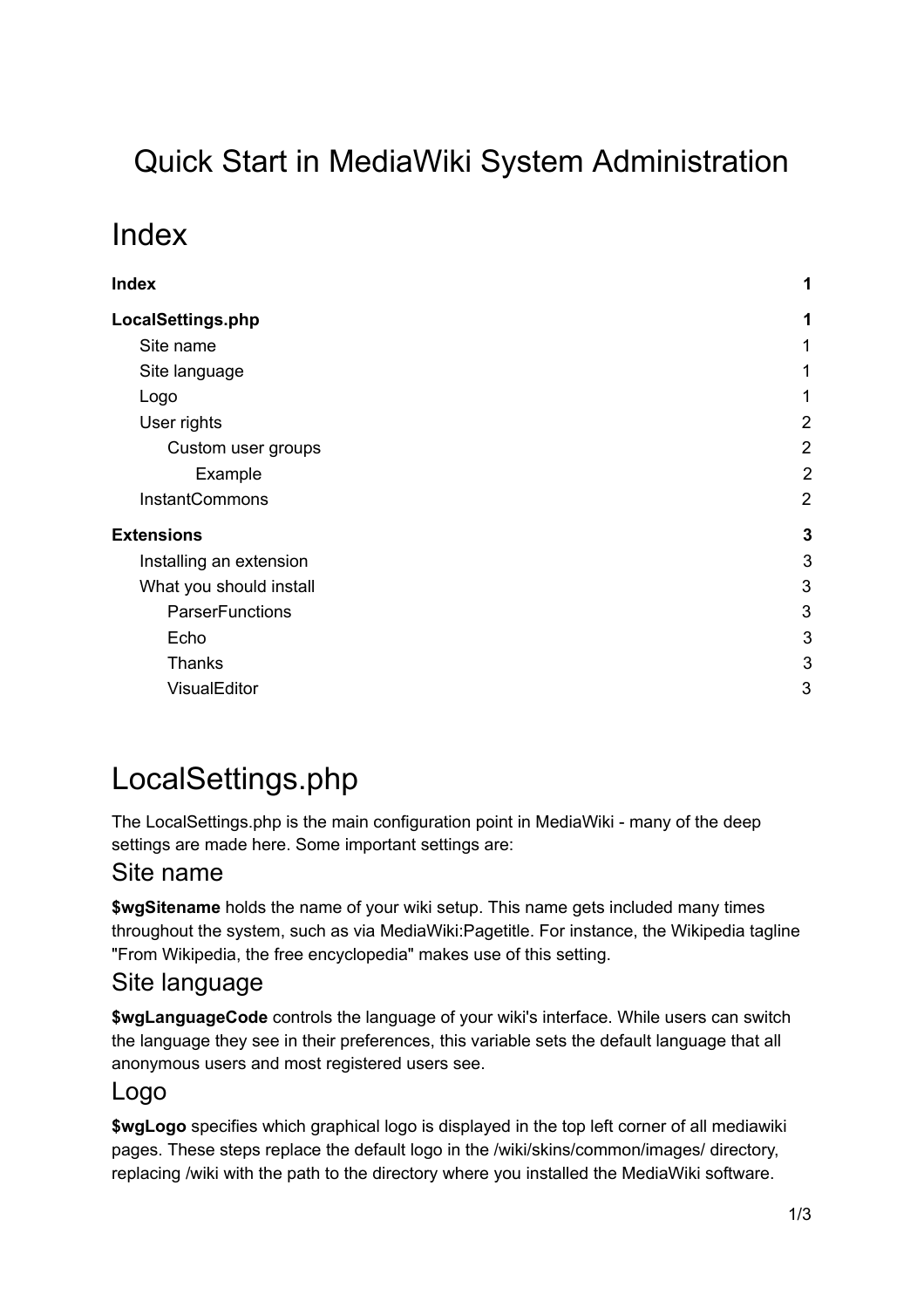First, copy whatever logo you want into the /wiki/skins/common/images/ directory (replacing /wiki with the path to the directory where you installed the MediaWiki software).

Next, find the line that looks like this in LocalSettings.php: \$wgLogo = "{\$wgStylePath}/common/images/wiki.png";

If there's no such line, you can copy and paste the line above at the end of the file.

Then, modify that line to point to your logo. The logo must be web accessible. The value of this variable is passed to the web browser, which uses it to fetch the logo. If in doubt, a good way to pick what to put here is navigate to the logo in your web browser (for example, this wiki the url of the logo is http://upload.wikimedia.org/wikipedia/mediawiki/b/bc/Wiki.png ), and put the full url as the value of this variable.

Some people just replace the skins/common/images/wiki.png file with their logo. This is not recommended, as the customized logo would be overwritten on upgrade.

## <span id="page-1-0"></span>User rights

**\$wgGroupPermissions** is an associative array, controlling permissions for creating and editing pages for your different user groups. In this array, custom permission levels can be created, and permission levels for the different user groups can be set.

\$wgGroupPermissions is a two-dimensional array indexed by user group and available permissions. The value can be either TRUE to grant the permission or FALSE if it should not be granted.

Those permissions, which are granted with \$wgGroupPermissions are always cumulative. If a user is member of different groups, then the user will get a right if it is granted to at least one of these groups even if it is not granted to his other groups. In other words, If one of the user's groups has a right, then it is not possible to take the right away using \$wgGroupPermissions. Instead use \$wgRevokePermissions to revoke permissions.

### <span id="page-1-1"></span>Custom user groups

You can also define your own user groups. User group names can be no longer than 255 characters. The groups, which have been defined either in DefaultSettings.php or in LocalSettings.php, can be assigned to users through the wiki Special:Userrights interface.

#### <span id="page-1-2"></span>Example

# Start with assigning the default permissions from group "user" \$wgGroupPermissions['Trustworthy'] = \$wgGroupPermissions['user']; # Now modify these rights: \$wgGroupPermissions['Trustworthy']['delete'] = true; \$wgGroupPermissions['Trustworthy']['protect'] = true;

## <span id="page-1-3"></span>InstantCommons